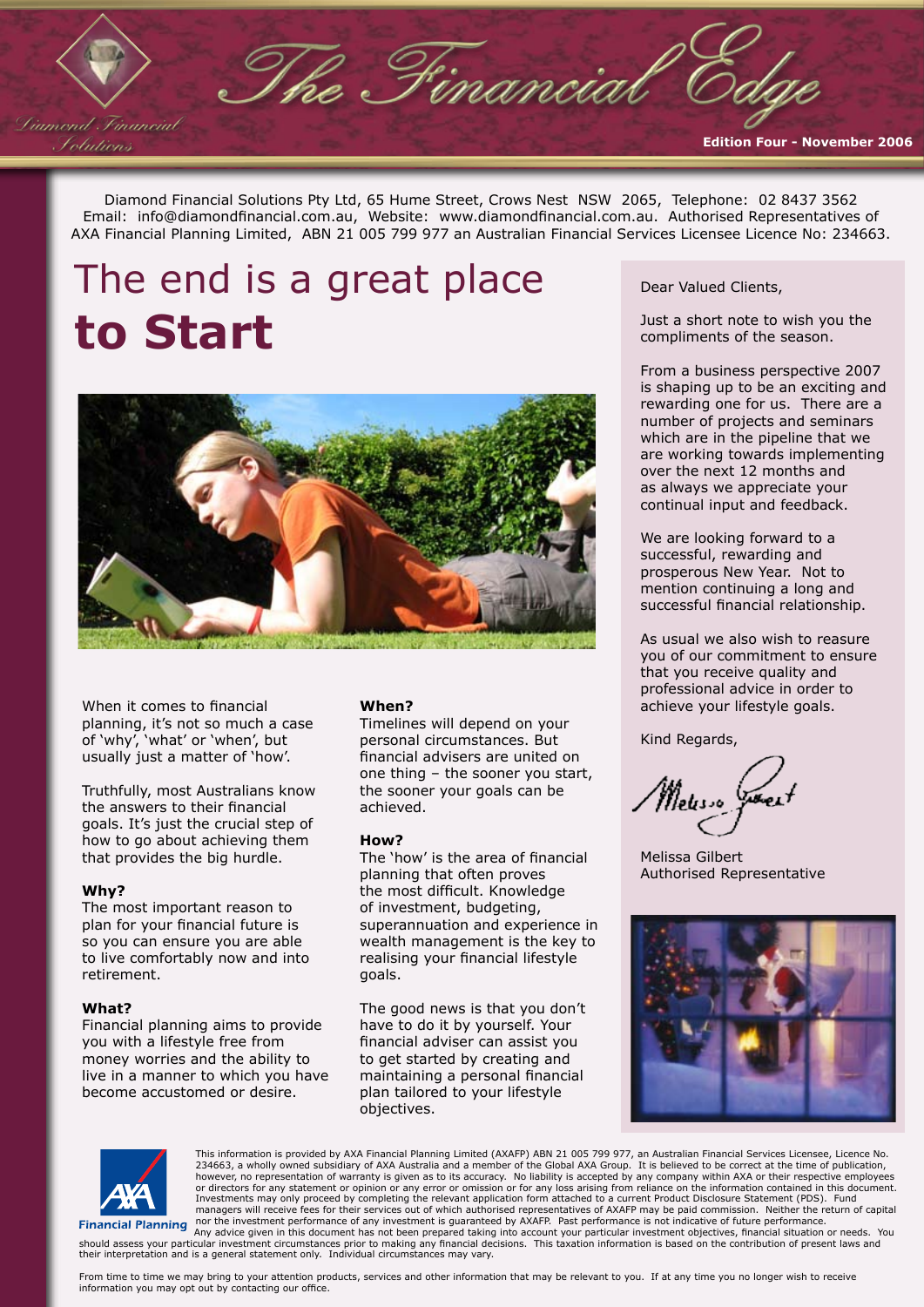### Want to grow you **Super Faster**

Did you know that if you earn less than \$58,000 and make personal contributions to your super, you could be eligible toreceive an extra super contribution from the Government of up to \$1,500 a year?

The Financial Edge

This Federal Government initiative, known as the super co-contribution scheme, is designed to help lower and middle income earners grow their super.

To be eligible, you need to:

- make personal contributions to your super from your after-tax income
- have assessable income and reportable fringe benefits of less than \$58,000 before tax
- be an employee, or more specifically, receive 10 per cent or more of your income as an employee
- be less than 71 years of age
- lodge an income tax return for the relevant year.

The following table shows the co-contribution you can receive, depending on the amount you earn and how much you contribute to your super.

| <b>Super co-contribution table</b> |                                                                                 |         |       |       |  |
|------------------------------------|---------------------------------------------------------------------------------|---------|-------|-------|--|
|                                    | From 1 July 2006 to 30 June<br>2007, if your personal super<br>contribution is: |         |       |       |  |
|                                    | \$1,000                                                                         | \$800   | \$500 |       |  |
| And your<br>income<br>is:          | The Government will contribute:                                                 |         |       |       |  |
| \$28,000<br>or less                | \$1,500                                                                         | \$1,200 | \$750 | \$300 |  |
| \$30,000                           | \$1,400                                                                         | \$1,200 | \$750 | \$300 |  |
| \$32,000                           | \$1,300                                                                         | \$1,200 | \$750 | \$300 |  |
| \$34,000                           | \$1,200                                                                         | \$1,200 | \$750 | \$300 |  |
| \$36,000                           | \$1,100                                                                         | \$1,100 | \$750 | \$300 |  |
| \$38,000                           | \$1,000                                                                         | \$1,000 | \$750 | \$300 |  |
| \$40,000                           | \$900                                                                           | \$900   | \$750 | \$300 |  |
| \$42,000                           | \$800                                                                           | \$800   | \$750 | \$300 |  |
| \$44,000                           | \$700                                                                           | \$700   | \$700 | \$300 |  |
| \$46,000                           | \$600                                                                           | \$600   | \$600 | \$300 |  |
| \$48,000                           | \$500                                                                           | \$500   | \$500 | \$300 |  |
| \$50,000                           | \$400                                                                           | \$400   | \$400 | \$300 |  |
| \$52,000                           | \$300                                                                           | \$300   | \$300 | \$300 |  |
| \$54,000                           | \$200                                                                           | \$200   | \$200 | \$200 |  |
| \$56,000                           | \$100                                                                           | \$100   | \$100 | \$100 |  |
| \$58,000                           | \$0                                                                             | \$0     | \$0   | \$0   |  |

You don't need to apply for the super co-contribution. If you are eligible, all you need to do is make a personal super contribution and lodge your tax return.

The Australian Taxation Office (ATO) will use your tax return and contribution information from your super fund to work out whether you are eligible. If you are, the ATO will automatically calculate the appropriate amount and deposit this into your fund.

To fi nd out how you can boost your super savings, speak to your financial adviser.

### **Case study**

Michelle has a total employment income of \$58,000 in 2006/07, and is not entitled to a co-contribution due to her income.

Consider the result if she was to reduce her total income to \$45,000 by salary sacrificing and she makes a personal undeducted contribution of \$1,000.

In this example, Michelle's overall savings are increased by \$2,795 (ie \$47,175 – \$44,380).

This is partly due to the tax saved through the salary sacrifi ce arrangement and partly because she has received a co-contribution.



|                                                           | <b>Option 1</b><br>- receive<br>total<br>amount as<br>salary \$ | <b>Option 2</b><br>- salary<br>sacrifice<br>\$13,000 to<br>reduce total<br>income \$ |
|-----------------------------------------------------------|-----------------------------------------------------------------|--------------------------------------------------------------------------------------|
| Salary                                                    | 58,000                                                          | 45,000                                                                               |
| Tax on salary (inc.<br>Medicare levy)                     | (13, 620)                                                       | (9, 525)                                                                             |
| Net income                                                | 44,380                                                          | 35,475                                                                               |
| Co-contribution                                           | 0                                                               | 650                                                                                  |
| Salary sacrifice<br>to super (after<br>contributions tax) | 0                                                               | 11,050                                                                               |
| Net benefit<br>(superannuation and<br>after-tax income)   | 44,380                                                          | 47,175                                                                               |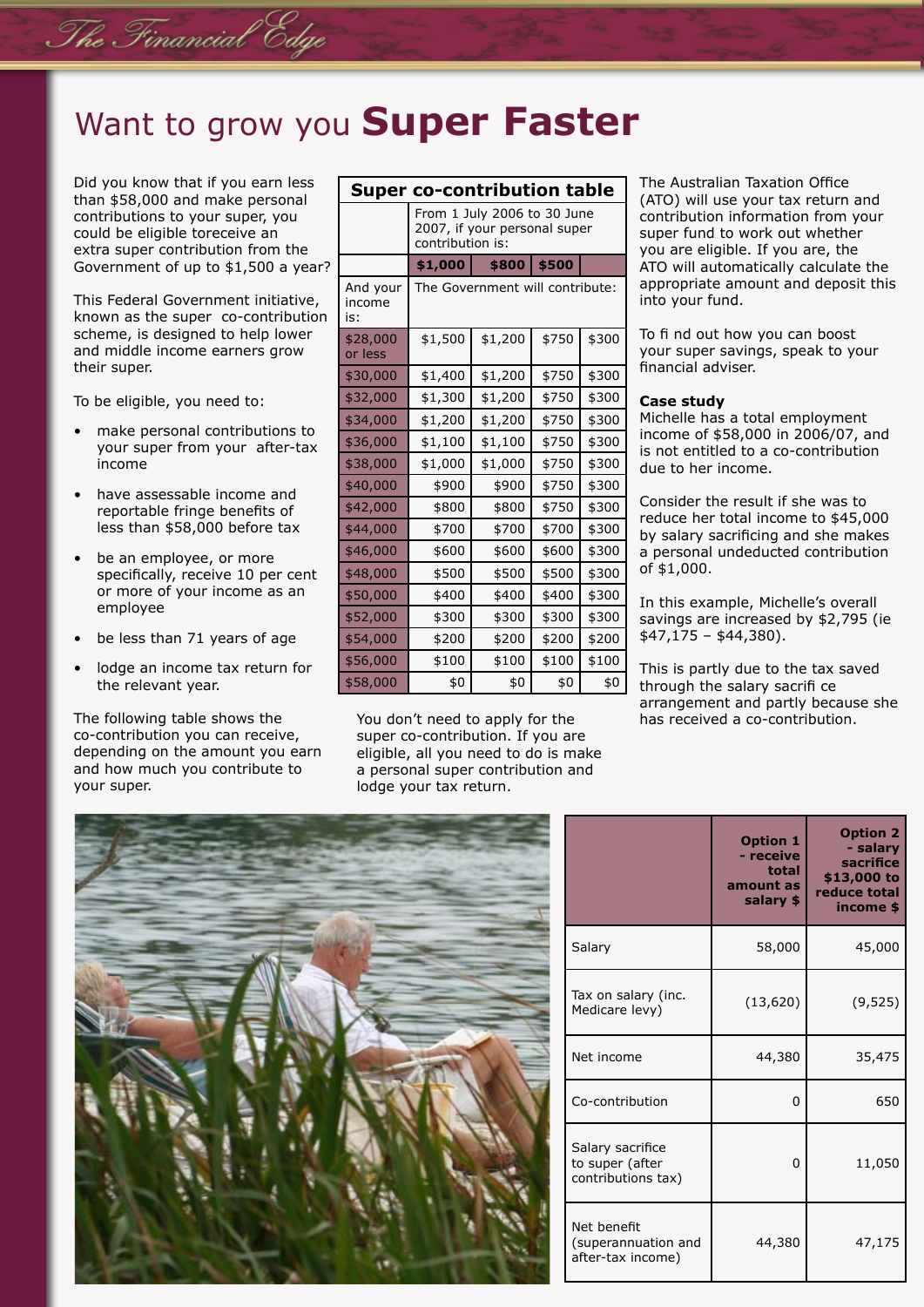## Women lag behind men **in the Super Stakes**

Many women, particularly single women, will struggle to make ends meet when they retire, according to a recent report by the Melbourne Institute of Applied Economic and Social Research.



The report - Aspects of Retirement for Older Women - found that less than two per cent of single women will be able to afford a comfortable retirement and most will have to rely on the age pension. A comfortable retirement is defined as having a yearly income of \$32,800 and not paying rent or a mortgage.

It also found men's super balances are on average at least double those of women.

In the 25-44 age group, the median super balance for men was \$20,000, compared to \$10,000 for women. And for people aged from 55-59 the discrepancy was even starker - men's median super balance was around \$86,000 while women's was only \$30,000.

Why are women so far behind men when it comes to super? According to the report, which was based on data gathered from about 14,000 people between 2001 and 2003, there are a number of reasons:

- Women often have breaks in paid employment due to maternity leave and child-care responsibilities, periods where employer contributions are generally not made to their super.
- Gender-based pay rates, which existed until equal pay for equal work was introduced in the early 1970s, often meant women earned less than men for doing the same job at the same level.
- Average wages are generally lower for women than for men, often

because men are in more senior, better paid jobs.

Before the introduction of compulsory super in 1992, women were more likely to be in jobs where their employer did not contribute to a super fund on their behalf.

And what can women do to improve their chances of being able to live comfortably in retirement? A good start for most women would be to make personal contributions to their super.

Making these contributions through salary sacrifice is an option worth considering, as it can provide significant tax advantages. In simple terms it involves agreeing with your employer to give up part of your before-tax salary, and in return the employer pays the salary sacrificed amount as an employer contribution into your superannuation fund.

For more information about how to boost your super, contact your financial adviser.

## Get emotional about **your Investments**

It can be difficult to draw a line between facts and emotion - especially in regard to your hard-earned money. It's the big investment question: how can you spot the opportunity for profit and avoid the likelihood of a loss?

Consider the recent volatility in the Australian and global stock markets. Is this a temporary hiccup in an overall trend towards growth? Or does it forewarn the possibility of a dramatic market crash?

### **A view of the past**

Over the past three years the Australian market has achieved record highs on a regular basis allowing investors to reap the cumulative rewards. As the market rose, volatility was low. This is now changing.

Volatility helps the markets function, but also increases the risk that investors will make bad decisions. Volatility can sweep logic aside and cause investors to make emotional decisions. It's important then, to

understand why the market has become more volatile.

Mark Dutton, AXA's Chief Investment Officer, prefers to take emotion out of the equation, "The last three years have produced some extraordinary returns and the reasons for this include record low interest rates in 2003/04 which provided the ground for major economic growth."

"Part of the reason for the record highs was that individuals and companies could borrow money cheaply. This created more demand and helped companies grow their profits."

"That said, we're now witnessing the consequences of the progressive unwinding of this monetary policy, in the wake of the US Federal Reserve raising interest rates. In Australia too, there have been incremental rises in interest rates."

### **Looking to the future**

But Mark remains positive about the

outlook for the Australian market, although he does expect some normalisation of investment returns. In his words, "I would expect a return to more normalised earnings growth (around 10 per cent per annum) rather than the double digit returns experienced over the last three years." Market volatility has been unusually low over the past three years, and will probably increase.

When it comes to making investment decisions, Mark urges a rational rather than emotional approach, "For my investment team, every decision forms part of a rational strategy and is designed to capture returns for our investors.

"Ultimately, the goal is to identify investment opportunities offering genuine returns without being swayed by the emotion of the day."

For more information on identifying investment opportunities, speak with your financial adviser.